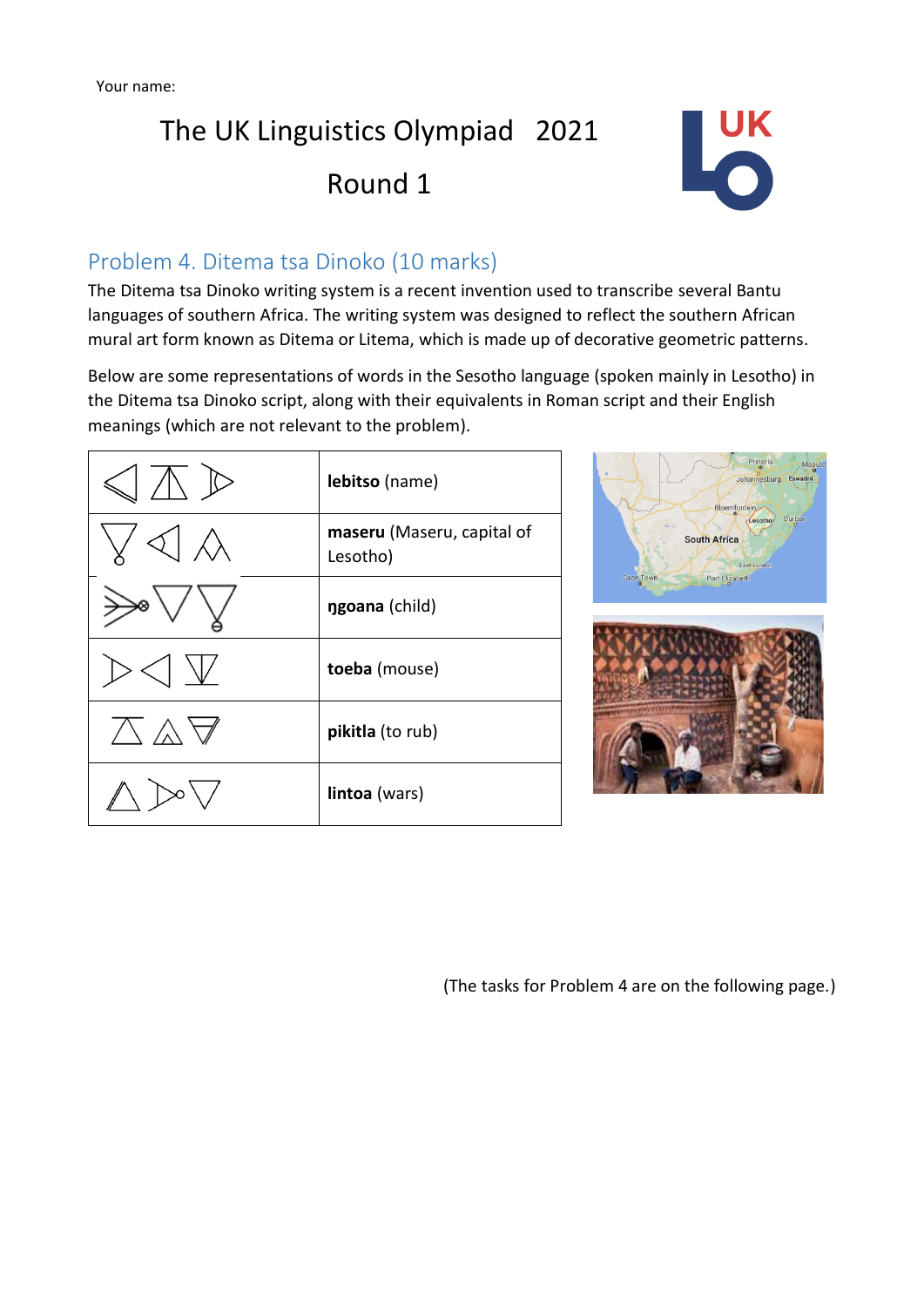

**Q4.1.** Convert the following Ditema tsa Dinoko words into Roman script:



**Q4.2**. Which of the following examples represents the words "Ditema tsa Dinoko" in Ditema tsa Dinoko? Put 'X' in the first column to show which is the correct one.

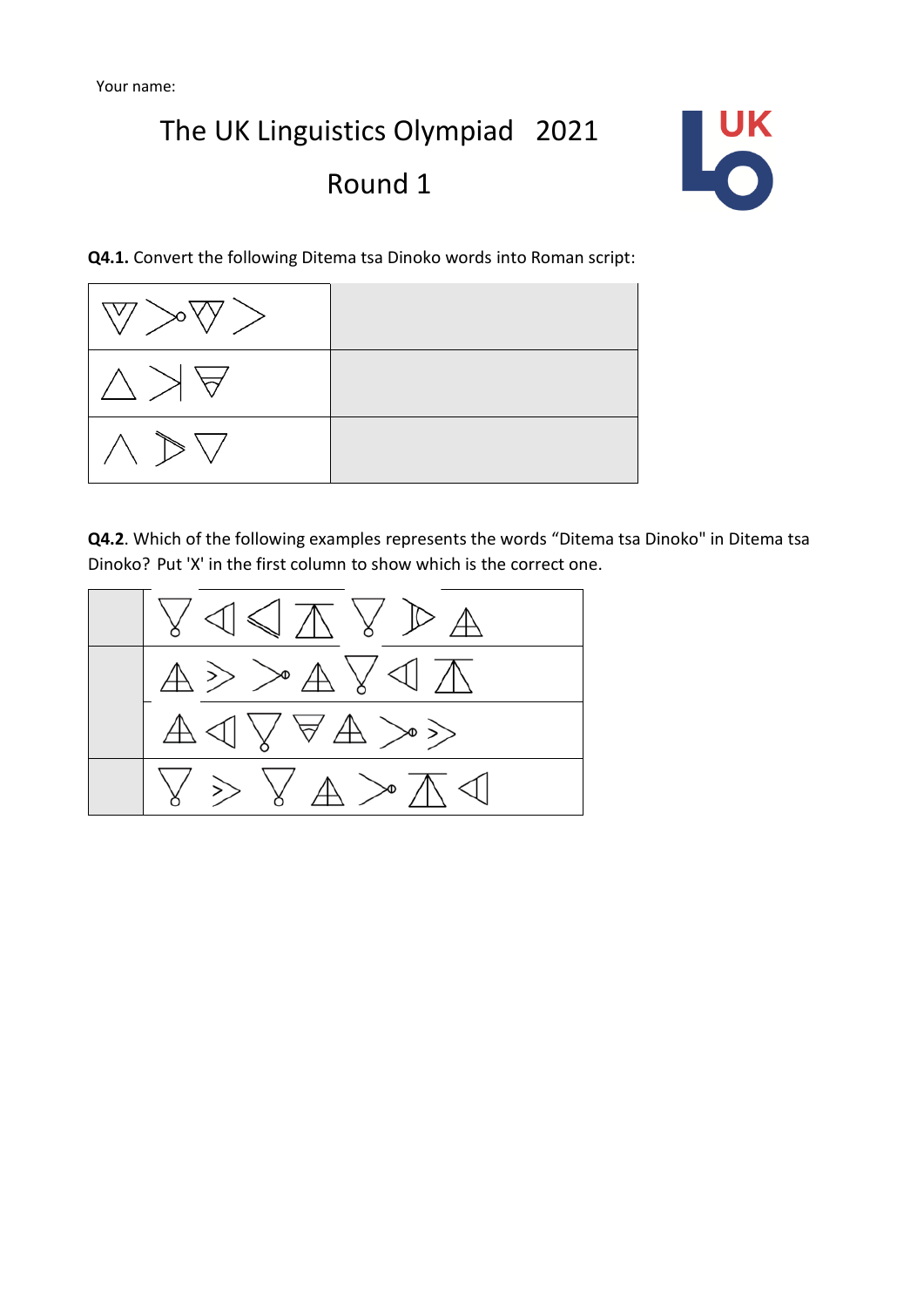

#### Solution and marking.

Scoring: (max 12)

- **4.1**: 1 point for each correct element (separated by +). Max 10.
- **4.2**: 2 points for the correct choice. Max 2

**Q4.1.** 



**Q4.2.**

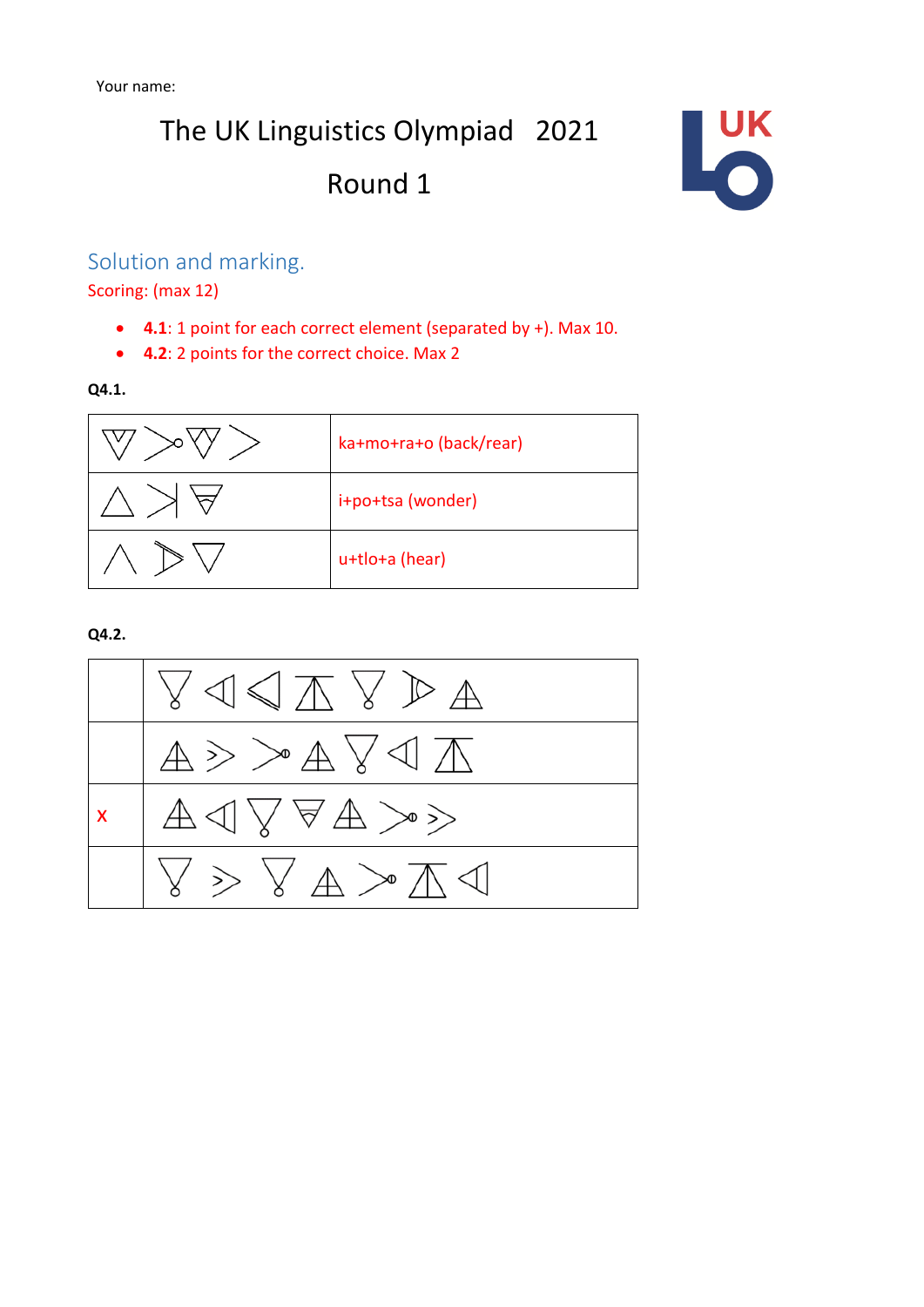

#### Commentary

The vowel nucleus of a syllable forms the basic "shape" of a Ditema tsa Dinoko symbol, and the consonant markings rotate to match the orientation of the vowel shape. The letter shapes reflect the phonetic classification of the sounds concerned and (according to Wikipedia) can be displayed in the familiar vowel triangle and consonant chart.

Vowels